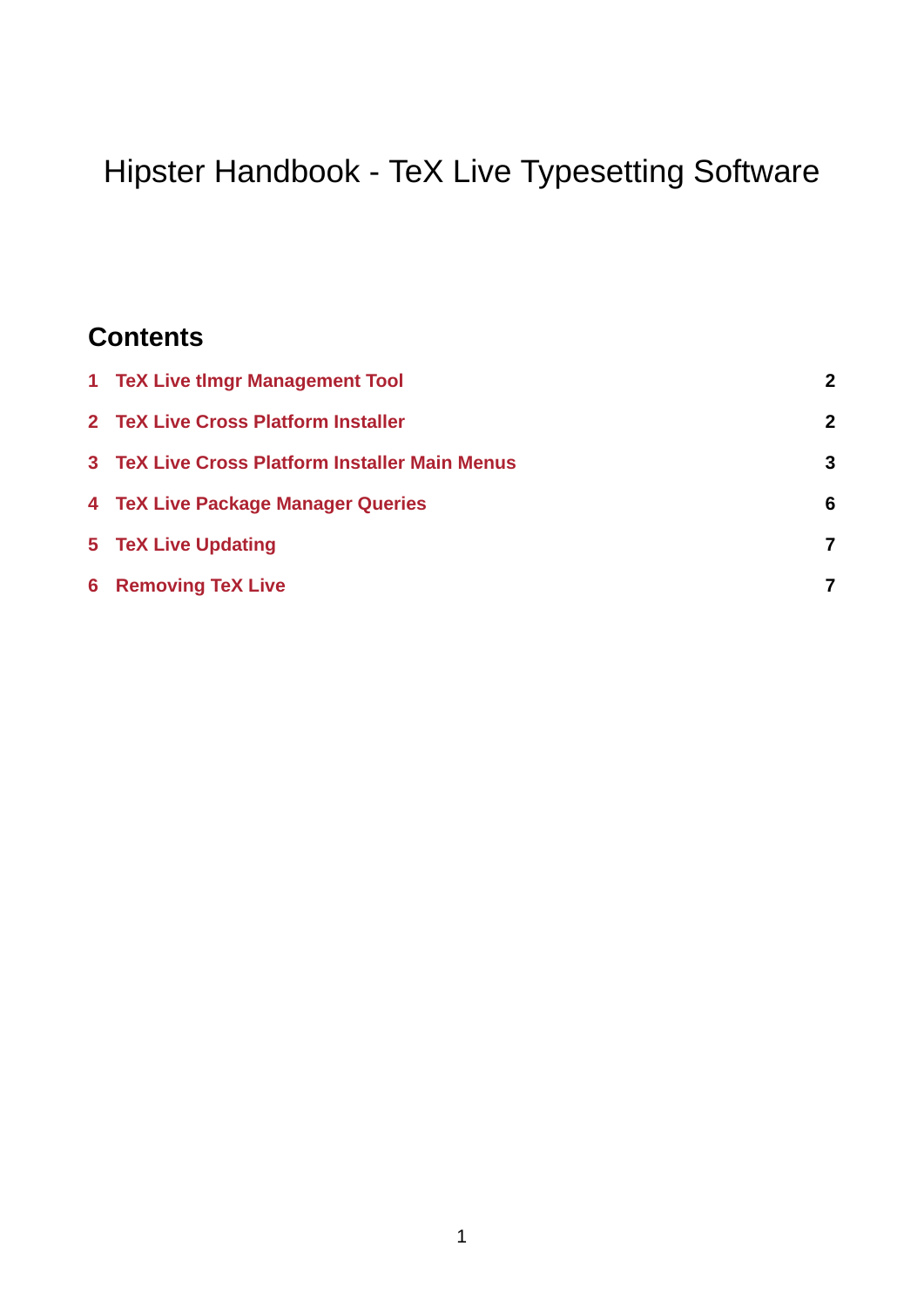The following notes document the steps to install TeX Live on OpenIndiana Hipster and how to update it using the tlmgr TeX Live package management tool.

To test a virtual machine running TeXLive on OpenIndiana, you can also run the texlive2021 example Vagrantfiles in the vagrantfiles repositor[y :](http://tug.org/texlive)

```
# git clone https://github.com/openindiana/vagrantfiles
```
## **1 TeX Live tlmgr Management Tool**

<span id="page-1-0"></span>The TeX Live Management Tool has both a command line interface and a GUI. The GUI (tlmgr gui) uses Perl Tk and works on OpenIndiana. The following screenshot illustrates tlmgr and the Opendiana MATE desktop :

| Applications Places System                                                                                                                                                                                                                                              | Sun Jan 31, 17:10                          |  |  |  |
|-------------------------------------------------------------------------------------------------------------------------------------------------------------------------------------------------------------------------------------------------------------------------|--------------------------------------------|--|--|--|
| <b>Options</b><br><b>Actions</b><br>Help<br>timgr                                                                                                                                                                                                                       |                                            |  |  |  |
| <b>Repository</b><br><b>Loaded: none</b><br>Default: https://ftp.snt.utwente.nl/pub/software/tex/systems/texlive/tlnet<br><b>Load default</b>                                                                                                                           |                                            |  |  |  |
| <b>Display configuration</b><br><b>Selection</b><br><b>Status</b><br><b>Match</b><br><b>Category</b><br>nankarine<br>all<br>۰                                                                                                                                           | Select all                                 |  |  |  |
| <b>TeX Live Manager</b><br>$\sqrt{\ }$ installed<br>$\circ$ not installed<br>timgrgui revision 54309 (2020-03-14 23:49:30 +0100)<br>timgr revision 57424 (2021-01-15 03:30:58 +0100)<br>$\circ$ updates<br>timgr using installation: /usr/texlive/2020                  | <b>Select none</b><br><b>Reset filters</b> |  |  |  |
| TeX Live (https://tug.org/texlive) version 2020<br><b>Copyright 2009-2017 Norbert Preining</b><br>Package name<br>Licensed under the GNU General Public License version 2 or higher<br>scheme-basic<br>■<br>tes<br>In case of problems, please contact: texlive@tuq.org | tion<br>(plain and latex)                  |  |  |  |
| Ok<br>Update all installed<br>Update<br>Install<br>Remove                                                                                                                                                                                                               | <b>Backup</b>                              |  |  |  |
| te<br>$\Box$ Reinstall previously removed packages                                                                                                                                                                                                                      |                                            |  |  |  |
| specifically, the directory /usr/texlive/2020/tlpkg/ is not writable.<br>Please run this program as administrator, or contact your local admin.<br>done loading.                                                                                                        |                                            |  |  |  |
| <b>Terminal</b><br>TeX Live Manager 2020                                                                                                                                                                                                                                |                                            |  |  |  |

Figure 1: oi-timgr

# **2 TeX Live Cross Platform Installer**

<span id="page-1-1"></span>See the full TeX Live guide at http://tug.org/texlive for detailed information.

Download the TeX Live Cross Platform Installer from http://mirror.ctan.org/systems/texlive/tl net/install-tl-unx.tar.gz.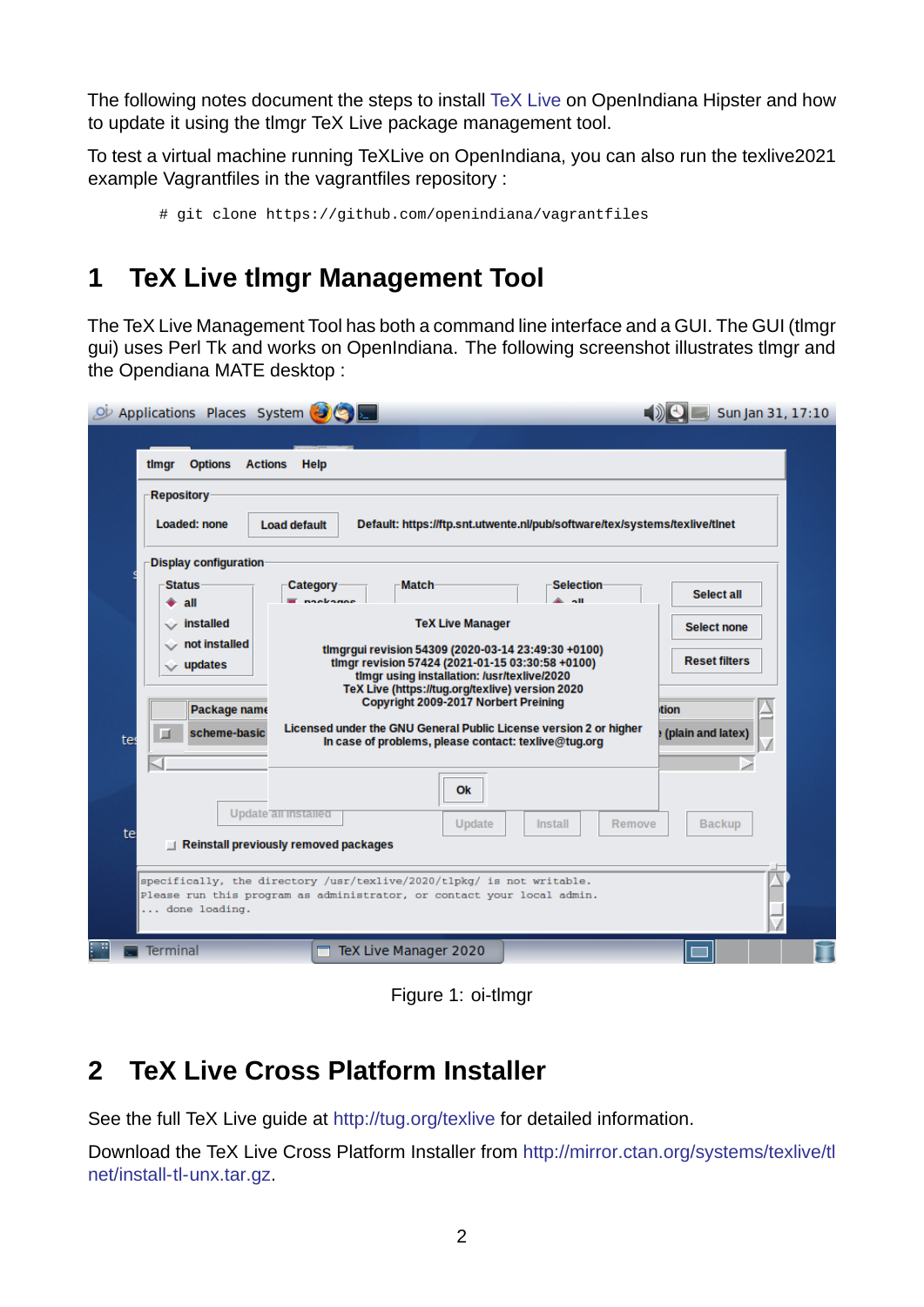There is a script in this package, called install-tl. The goal is to install TeX Live using the cross platform installer as follows :

```
# install-tl
```
Before doing so, create a special BE (Boot Environment) if you plan to install TeX Live as root (installing as non-root user is recommended by TeX Live).

# beadm create -a texlive

Alternatively create a snapshot of the BE to have a possibility to rollback.

The install-tl script installs a utility called tlmgr, the package management utility for TeX Live and, in principle, tlmgr is able to remove (uninstall) a TeX Live installation:

```
# tlmgr remove --all
If you answer yes here the whole TeX Live installation here,
under /usr/texlive/2020, will be removed!
Remove TeX Live (y/N): y
Ok, removing the whole installation:
```
A snapshot of the old BE or a special BE for TeX Live, allows one to rollback to the situation before install without having to use tlmgr to uninstall.

After rebooting into a new BE, run the perl installer script :

 $#$  install-tl --help

If you wish to use the TeX Live GUI, install the OpenIndiana Perl Tk package (the tk-perl IPS package is available on OpenIndiana release 2022 or higher) :

 $#$  pkg install -v tk-perl

Then run the TeX Live installer GUI as follows :

```
# install-tl --gui
```
The next section discusses the interactive mode of the install-tl script.

## <span id="page-2-0"></span>**3 TeX Live Cross Platform Installer Main Menus**

The cross platform installer version 57337 of install-tl detects OpenIndiana as Solaris on Intel :

```
./install-tl --version
install-tl (TeX Live Cross Platform Installer) revision 57337
TeX Live (https://tug.org/texlive) version 2020
```
The command to detect the platform is:

```
./install-tl --print-arch
i386-solaris
```
The main menus in interactive mode are :

```
./install-tlLoading http://ctan.cs.uu.nl/systems/texlive/tlnet/tlpkg/texlive.tlpdb
Installing TeX Live 2020 from: http://ctan.cs.uu.nl/systems/texlive/tlnet (verified)
```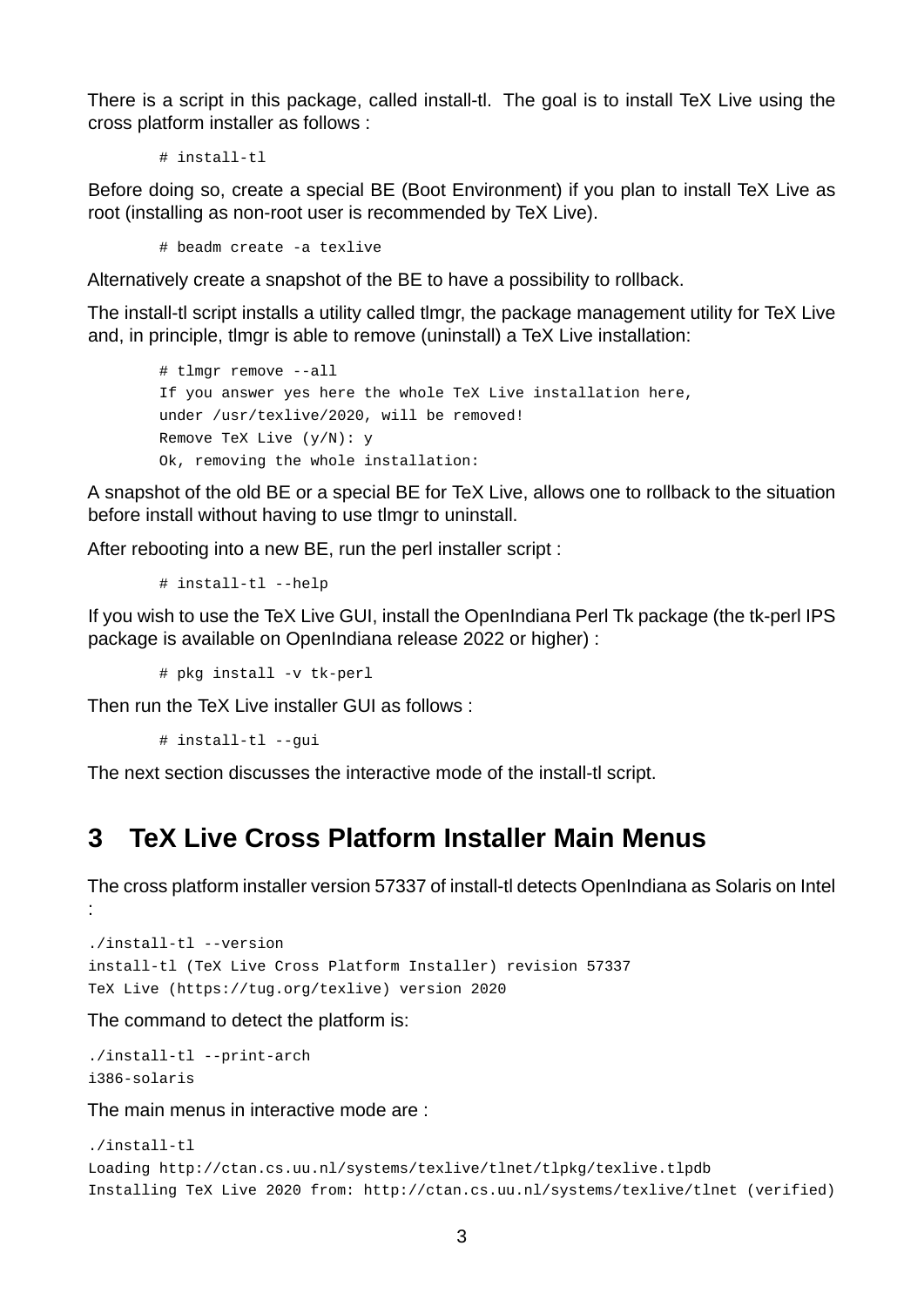Platform: i386-solaris => 'Solaris on Intel x86' Distribution: net (downloading) Using URL: http://ctan.cs.uu.nl/systems/texlive/tlnet Directory for temporary files: /tmp/eCcsGDKJWY ======================> TeX Live installation procedure <===================== ======> Letters/digits in <angle brackets> indicate <======= ======> menu items for actions or customizations <======= Detected platform: Solaris on Intel x86 <B> set binary platforms: 1 out of 16  $<$ S> set installation scheme: scheme-full <C> set installation collections: 40 collections out of 41, disk space required: 7130 MB <D> set directories: TEXDIR (the main TeX directory): !! default location: /usr/local/texlive/2020 <O> options: [ ] use letter size instead of A4 by default [X] allow execution of restricted list of programs via \write18 [X] create all format files [X] install macro/font doc tree [X] install macro/font source tree [ ] create symlinks to standard directories <V> set up for portable installation Actions: <I> start installation to hard disk <P> save installation profile to 'texlive.profile' and exit <H> help <Q> quit Enter command: To add the 64bit executables go into menu "B" : =============================================================================== Available platforms: a  $\lceil$   $\rceil$  Cygwin on Intel x86 (i386-cygwin)  $b$  [ ] Cygwin on  $x86\_64$  ( $x86\_64$ -cygwin) c  $[ ]$  MacOSX current (10.13-) on x86\_64 (x86\_64-darwin) d  $\lceil$  ] MacOSX legacy (10.6-) on x86\_64 (x86\_64-darwinlegacy) e [ ] FreeBSD on x86\_64 (amd64-freebsd)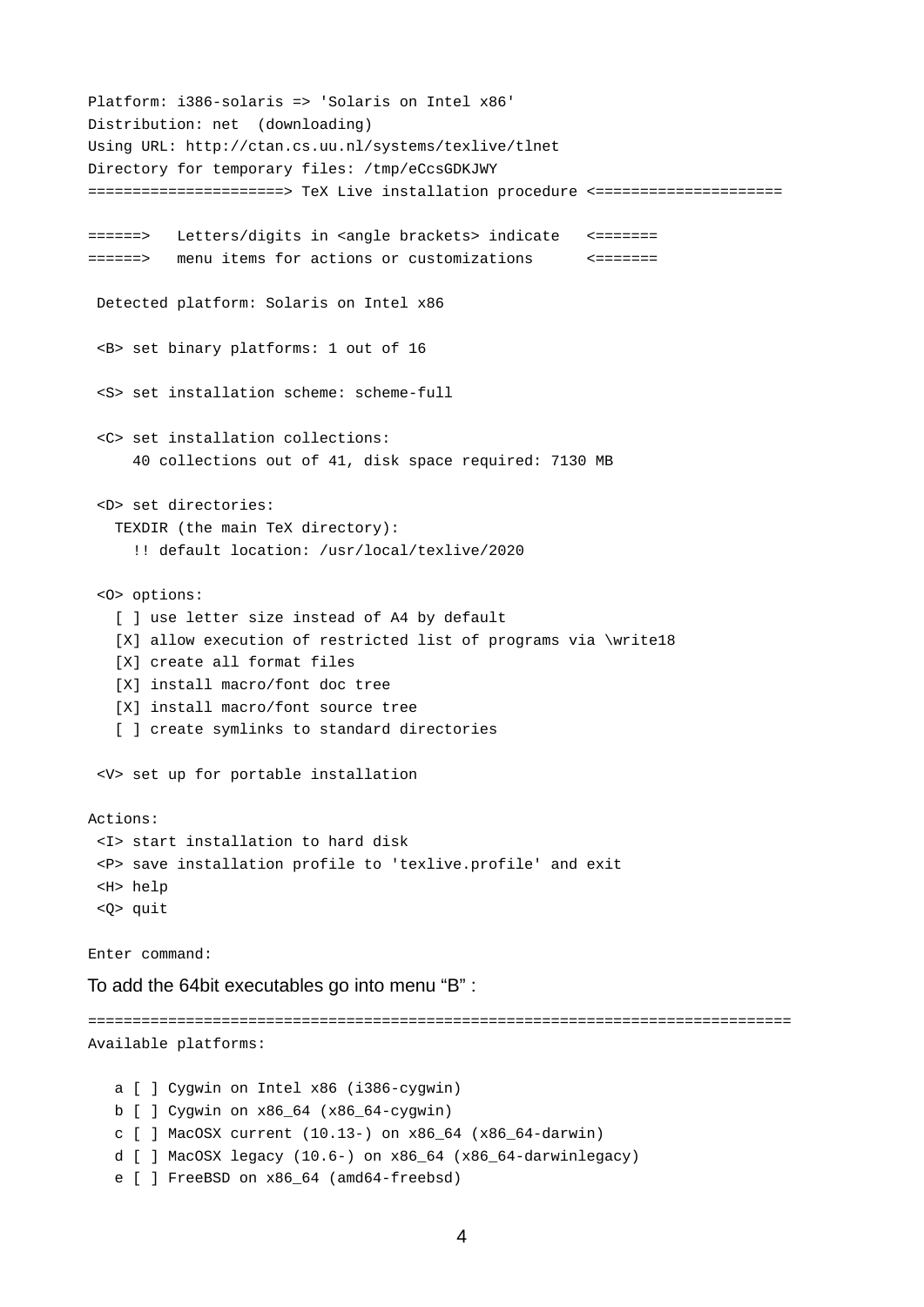```
f [ ] FreeBSD on Intel x86 (i386-freebsd)
g [ ] GNU/Linux on ARM64 (aarch64-linux)
h [ ] GNU/Linux on ARMv6/RPi (armhf-linux)
i \lceil \rceil GNU/Linux on Intel x86 (i386-linux)
j [ ] GNU/Linux on x86_64 (x86_64-linux)
k [ ] GNU/Linux on x86 64 with musl (x86 64-linuxmusl)
1 \mid ] NetBSD on x86\_64 (amd64-netbsd)
m [ ] NetBSD on Intel x86 (i386-netbsd)
o [X] Solaris on Intel x86 (i386-solaris)
p [ ] Solaris on x86_64 (x86_64-solaris)
s [ ] Windows (win32)
```
Select "p" to add Solaris on x86 64 for the TeX Live binaries for that architecture.

TeX Live works with "schemes"; the basic scheme (TeX and latex) requires about 270 MB of space :

```
===============================================================================
Select scheme:
 a [ ] full scheme (everything)
 b [ ] medium scheme (small + more packages and languages)
 c [ ] small scheme (basic + xetex, metapost, a few languages)
 d [X] basic scheme (plain and latex)
 e [ ] minimal scheme (plain only)
 f [ ] ConTeXt scheme
 g [ ] GUST TeX Live scheme
 h \restriction ] infrastructure-only scheme (no TeX at all)
 i [ ] teTeX scheme (more than medium, but nowhere near full)
 j [ ] custom selection of collections
Actions: (disk space required: 270 MB)
 <R> return to main menu
```
<Q> quit

The default installation is going to /usr/local/texlive/2020, but in the Directories menu this can be changed :

Directories customization:

| $<$ 1> TFXDTR:      | /usr/texlive/2020              |
|---------------------|--------------------------------|
| main tree:          | /usr/texlive/2020/texmf-dist   |
|                     |                                |
| <2> TEXMFLOCAL:     | /usr/texlive/texmf-local       |
| <3> TEXMFSYSVAR:    | /usr/texlive/2020/texmf-var    |
| <4> TEXMFSYSCONFIG: | /usr/texlive/2020/texmf-config |
| <5> TEXMFVAR:       | ~/.texlive2020/texmf-var       |
| <6> TEXMFCONFIG:    | ~/.texlive2020/texmf-config    |
| <7> TEXMFHOME:      | ~/texmf                        |

The installer can also create symbolic links such as /usr/bin/tex to the /usr/texlive/2020 binaries, as can be set in the Options menu :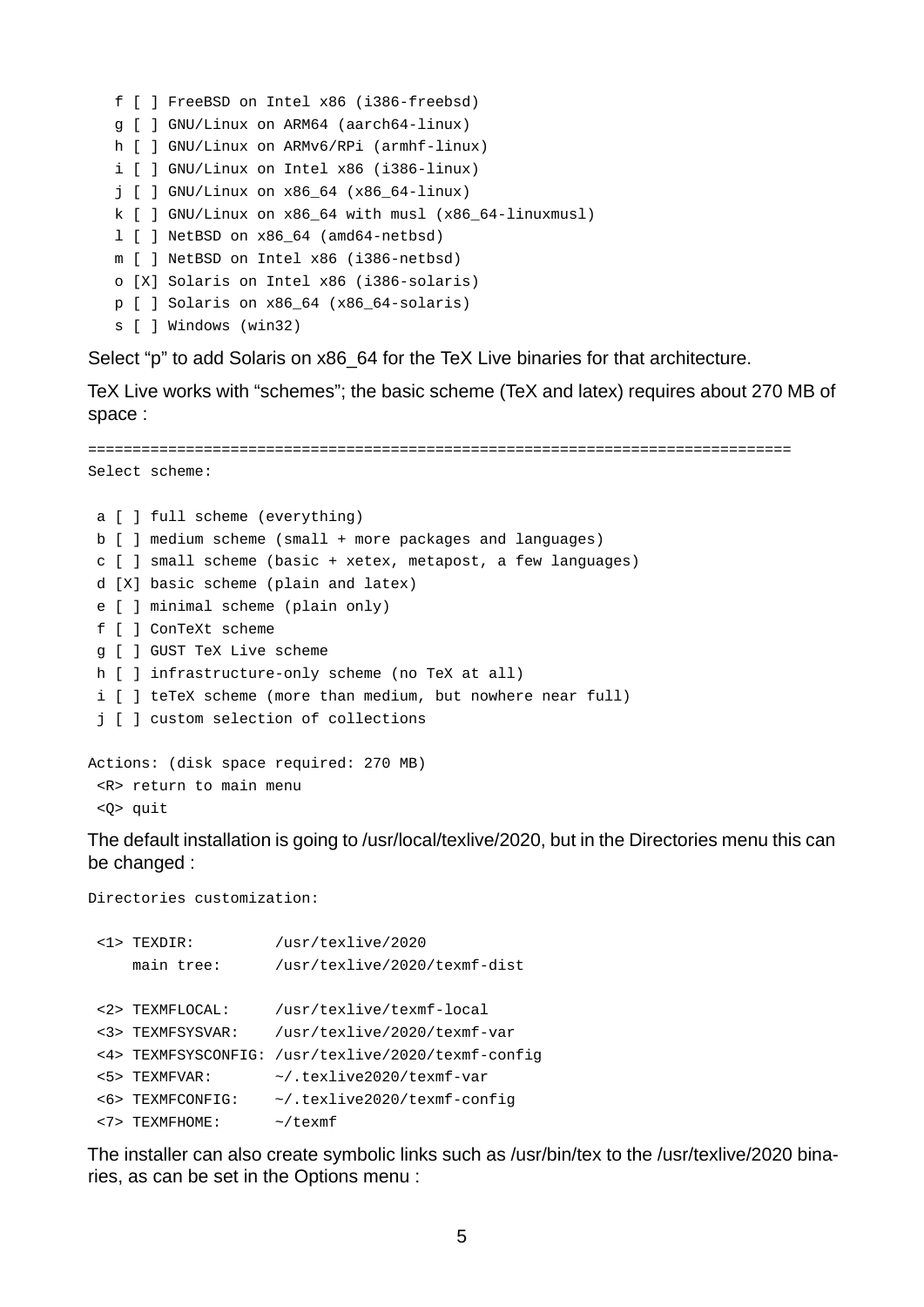===============================================================================

Options customization:

```
<P> use letter size instead of A4 by default: [ ]
<E> execution of restricted list of programs: [X]
<F> create all format files: [X]
<D> install font/macro doc tree: [X]
<S> install font/macro source tree: [X]
<L> create symlinks in standard directories: [X]
          binaries to: /usr/bin
          manpages to: /usr/share/man
             info to: /usr/share/info
```
### <span id="page-5-0"></span>**4 TeX Live Package Manager Queries**

After installation of TeX Live, it is possible to make queries on what is exactly installed :

```
# tlmgr info schemes
i scheme-basic: basic scheme (plain and latex)
  scheme-context: ConTeXt scheme
  scheme-full: full scheme (everything)
  scheme-gust: GUST TeX Live scheme
i scheme-infraonly: infrastructure-only scheme (no TeX at all)
  scheme-medium: medium scheme (small + more packages and languages)
```
i scheme-minimal: minimal scheme (plain only) scheme-small: small scheme (basic + xetex, metapost, a few languages) scheme-tetex: teTeX scheme (more than medium, but nowhere near full)

The above output shows that scheme-minimal, scheme-infraonly and scheme-basic were installed.

New updates can be retrieved from the repository. Unless a special repository was used during installation (with the –repository switch for install-tl), the output of the default package repository can be something like :

```
# tlmgr option repository
Default package repository (repository): http://ctan.cs.uu.nl/systems/texlive/tlnet
```
Information on specific packages can be obtained with tlmgr :

# tlmgr info babel package: babel category: Package shortdesc: Multilingual support for Plain TeX or LaTeX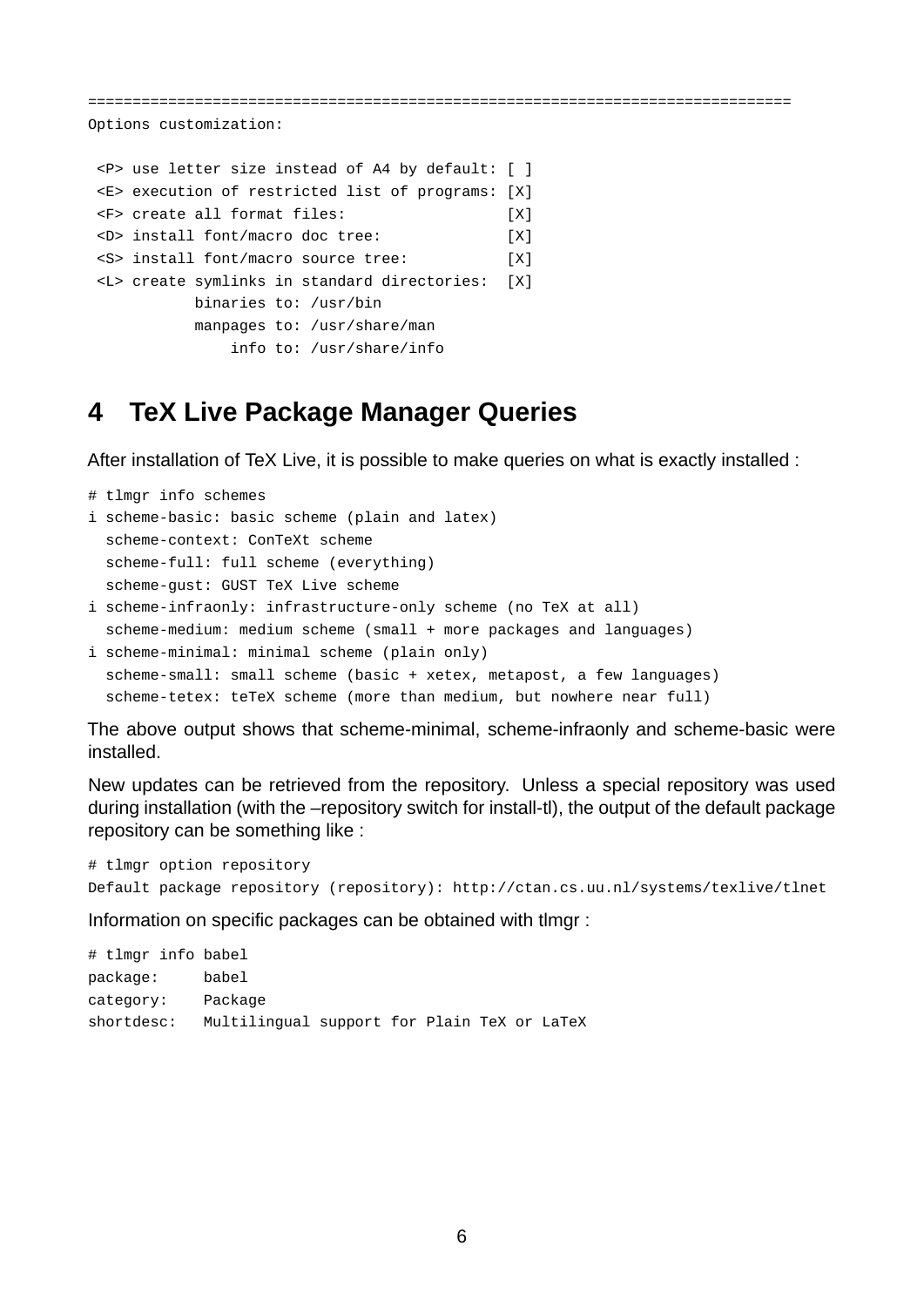longdesc: This package manages culturally-determined typographical (and other)  $\hookrightarrow$  <code>rules</code> for a wide range of languages. A document may select a single language to  $\hookrightarrow$  be supported, or it may select several, in which case the document may switch  $\, \hookrightarrow \,$  from one language to another in a variety of ways. Babel uses contributed  $\, \hookrightarrow \,$  configuration files that provide the detail of what has to be done for each  $\hookrightarrow$  <code>language. Included</code> is also a set of ini files for about 200 languages. Many  $\hookrightarrow$   $\;$  language styles work with pdfLaTeX, as well as with XeLaTeX and LuaLaTeX, out of  $\hookrightarrow$  the box. A few even work with plain formats. installed: Yes revision: 57530 sizes: src: 1469k, doc: 809k, run: 3729k relocatable: No cat-version: 3.53 cat-license: lppl1.3 cat-topics: multilingual cat-related: polyglossia cat-contact-repository: https://github.com/latex3/babel cat-contact-bugs: https://github.com/latex3/babel/issues collection: collection-latex

### **5 TeX Live Updating**

Suppose that you have installed a version of TeX Live from a specific date :

```
# ./install-tl --repository https://texlive.info/tlnet-archive/2020/12/28/tlnet/
```
After installation, you have TeX Live from December 28, 2020.

It is possible then to change the repository and update to the latest version.

```
# tlmgr option repository https://texlive.info/tlnet-archive/2021/01/28/tlnet
tlmgr: setting default package repository to
\rightarrow https://texlive.info/tlnet-archive/2021/01/28/tlnet
tlmgr: updating /usr/texlive/2020/tlpkg/texlive.tlpdb
```
To update the packages of TeX Live to the default repository :

# tlmgr update --all

The TeX Live package management tool has its own mechanism of making backups:

/usr/texlive/2020/tlpkg/backups

#### **6 Removing TeX Live**

In principle, tlmgr is able to remove (uninstall) a TeX Live installation:

```
# tlmgr remove --all
If you answer yes here the whole TeX Live installation here,
under /usr/texlive/2020, will be removed!
Remove TeX Live (y/N): y
Ok, removing the whole installation:
```